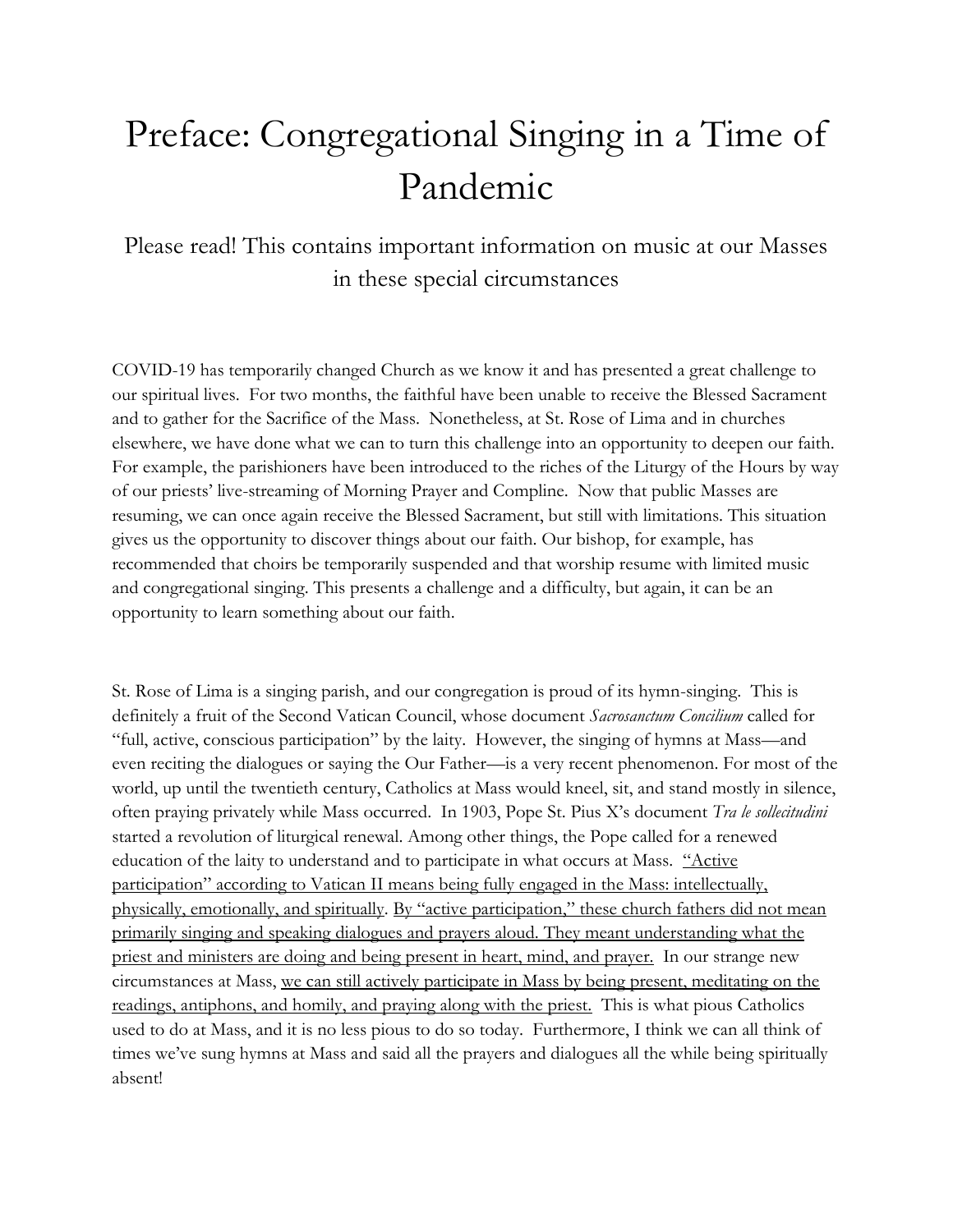More specifically about music: the temporary suspension of congregational singing as we are used to allows us to encounter another element of the Mass, that is, the singing of the Propers. The Propers are the Introit, Offertory, and Communion antiphons—verses from Scripture, usually the Psalms that are unique to each Mass of the year, and up until a few decades ago would have been sung (or at least recited by the priest) at each Sunday going back all the way until the middle of the first millennium. Indeed, the original Gregorian Chant melodies of the Propers are the oldest written pieces of music in all of the Western world—they are the source of music as we know it! Though the Gregorian melodies have gone through periods of disuse, the antiphon texts would always have been recited or sung. However, the Church never intended for these antiphons to go extinct, and has repeatedly called for priests and music directors to re-institute them at Mass. The pandemic has given us a unique opportunity to turn to these antiphons again. Though the congregation will not sing them, the faithful are invited to listen and to meditate on these scriptural passages as a true form of active participation, much as we do for the readings.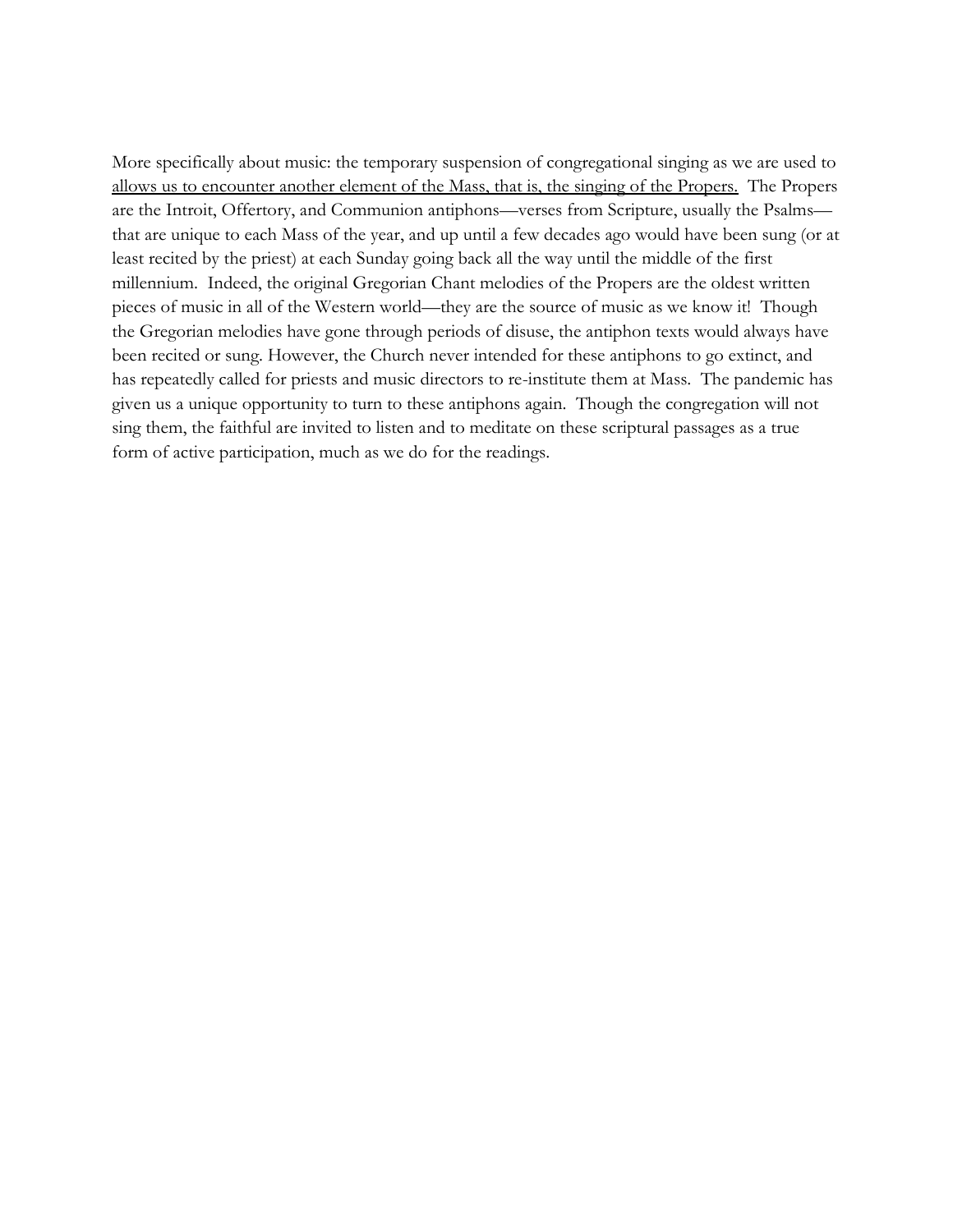

## **The Ascension of the Lord May 24, 2020**

Introit Acts 1:11

*Men of Galilee, why gaze in wonder at the heavens? Alleluia; This Jesus whom you saw ascending into heaven will return as you saw him go, alleluia, alleluia, alleluia.*

Greeting and Penitential Act

Kyrie Eleison (Lord, Have Mercy) and Gloria in Excelsis (Glory to God)

Collect (Opening Prayer)

First Reading Acts 1:1-11

Responsorial Psalm **Psalm 47:2-3, 6-9** 

*God mounts his throne to shouts of joy; a blare of trumpets for the Lord.*

Alleluia and Verse Matthew 28:19-20

Second Reading Ephesians 1:17-23